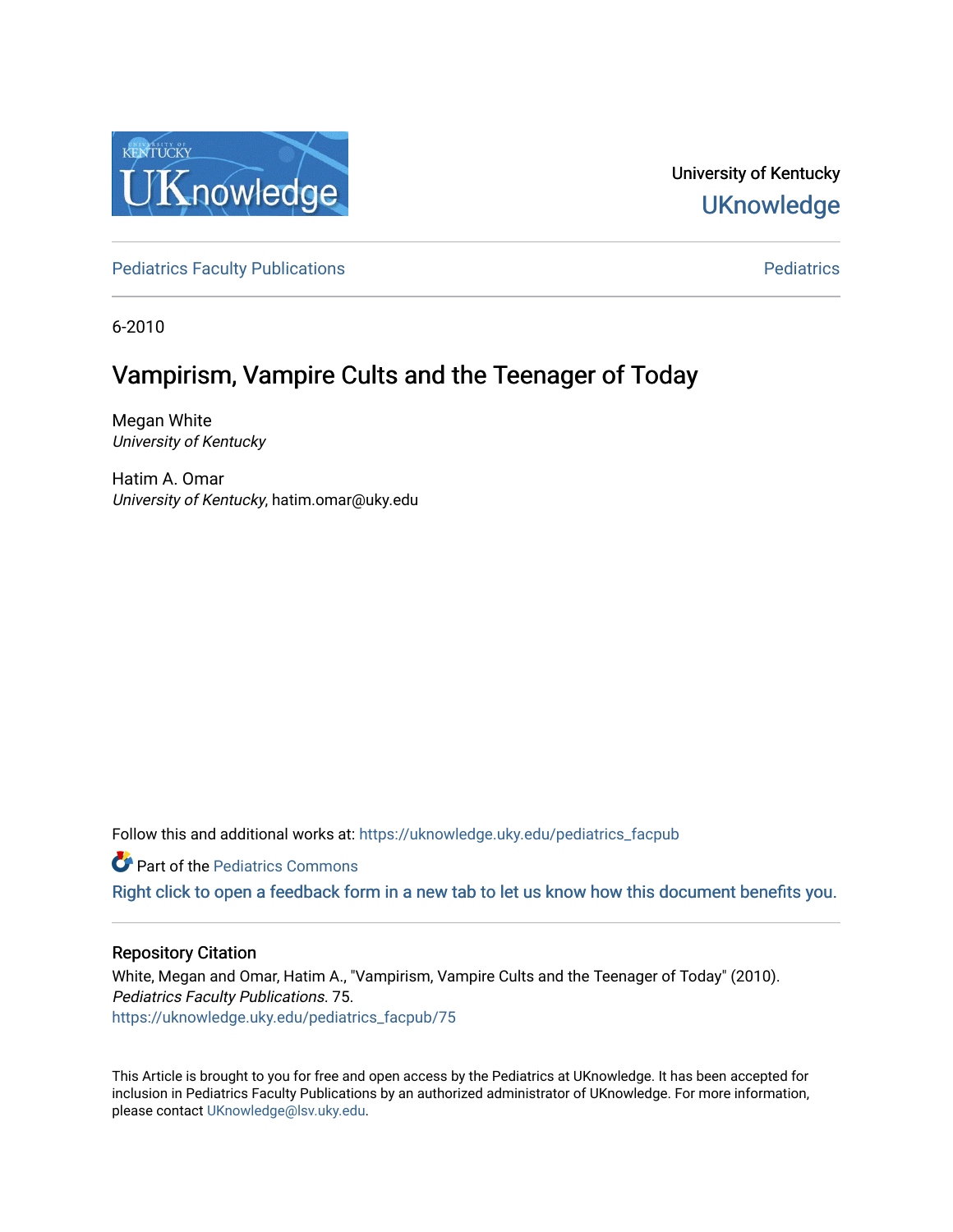## Vampirism, Vampire Cults and the Teenager of Today

Digital Object Identifier (DOI) http://dx.doi.org/10.1515/IJAMH.2010.22.2.177

#### Notes/Citation Information

Published in International Journal of Adolescent Medicine and Health, v. 22, no. 2, p. 189-195.

© Freund Publishing House Ltd.

The copyright holder has granted permission for posting the article here.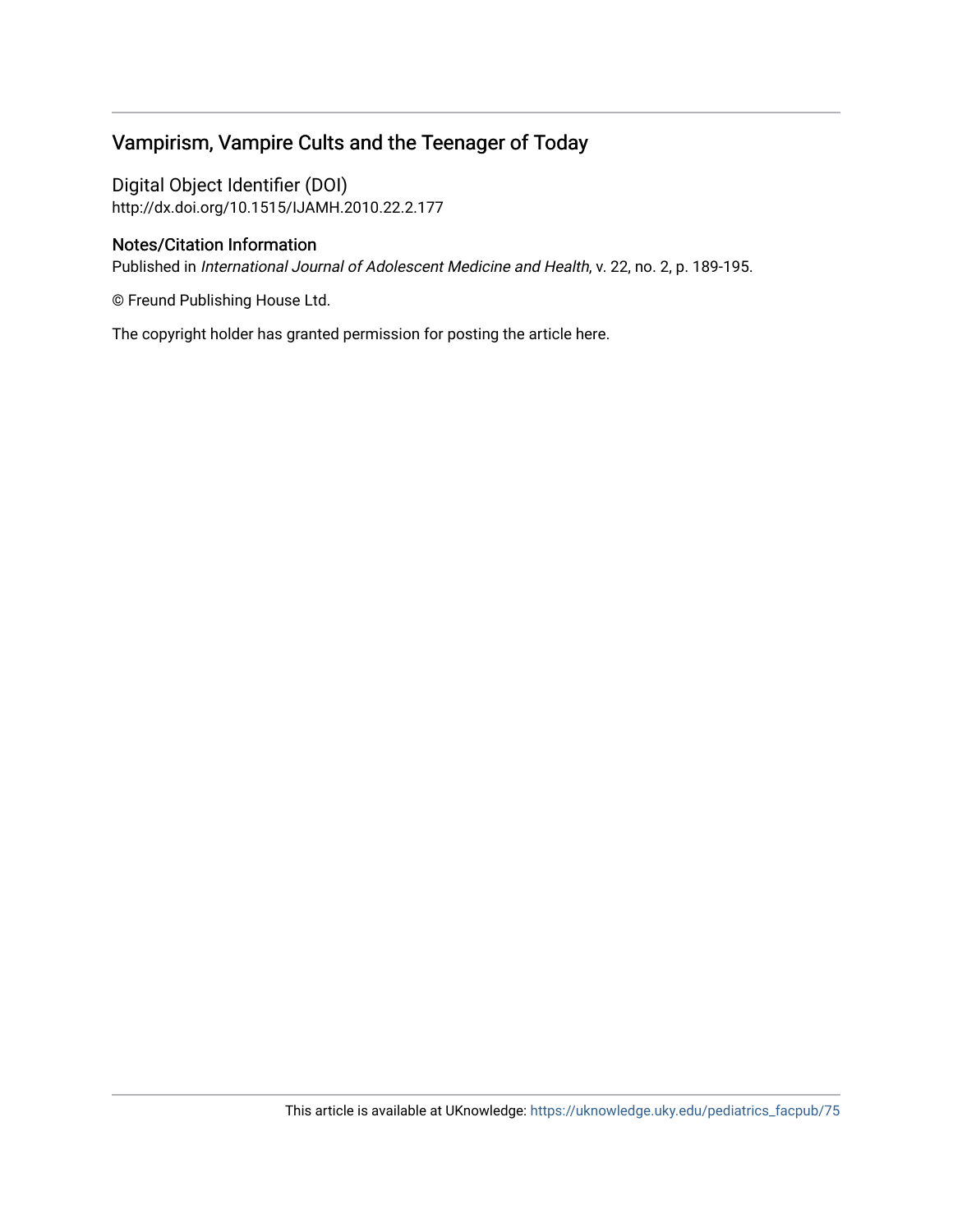# **Vampirism, vampire cults and the teenager of today**

Megan White, MD and Hatim Omar, MD

*Division of Adolescent Medicine, Department of Pediatrics, University of Kentucky, Lexington, Kentucky, United States of America* 

*Abstract:* The aim of this paper is to summarize the limited literature on clinical vampirism, vampire cults and the involvement of adolescents in vampire-like behavior. The various definitions of clinical vampirism are outlined and the emergence of vampire cults from Gothic culture is examined. Further, the clinical features of cult behavior, the attraction to cults, the risk factors for cult involvement, and the clinical management of cult members are discussed. Additionally, vampire popular media is briefly introduced and a case study presented.

*Keywords:* Vampire cults, vampirism, drinking blood, self-cutting, auto-vampirism

**Correspondence:** Professor Hatim A Omar, MD, J422 Kentucky Clinic, University of Kentucky, Lexington, KY 40536-0284, United States. Tel: 859-323-5643; fax: 859-323-3795; E-mail: hatim.omar@uky.edu

*Submitted: December 10, 2009. Revised: January 03, 2010. <i>Accepted: January 14, 2010.* 

### INTRODUCTION

Many authors agree that the scientific literature regarding clinical vampirism is sparse (1-6). Many reasons for the scarce literature have been proposed. Cases of vampirism may be overlooked as selfcutting or homicidal behavior (2). Individuals involved in vampire-like behavior may not seek professional help for their behavior or may withhold this information from their physicians, further decreasing the number of reported cases of vampirism (3). Several authors have suggested that clinical vampirism is a rare phenomenon (2,3) and that the ever-changing definition of vampirism contributes to the confusion of collaborative information regarding the subject (2).

## METHODS

The literature search was initially conducted using PubMed. Terms such as *vampire cult, vampirism,* and *blood drinking* were used.

The articles were limited to include only human studies and articles written in English. *This* search was helpful in finding approximately 15 articles. Most articles . consisted of case reports and literature reviews. To expand the search, we collected and studied the references from the original articles. The literature is summarized below to examine the definitions and symptoms of clinical vampirism, vampire cults, and cult behavior, risk factors for cult behavior and the emerging vampire-like behavior among adolescents. Additionally, a case study is presented.

## DEFINING VAMPIRISM

The definition of clinical vampirism has constantly changed throughout the literature (2). Early definitions include drawing blood from 'a love object' for sexual satisfaction (5), while later authors derived a classification system for clinical vampirism (1,3). Bourguignon (I) proposed a nine-fold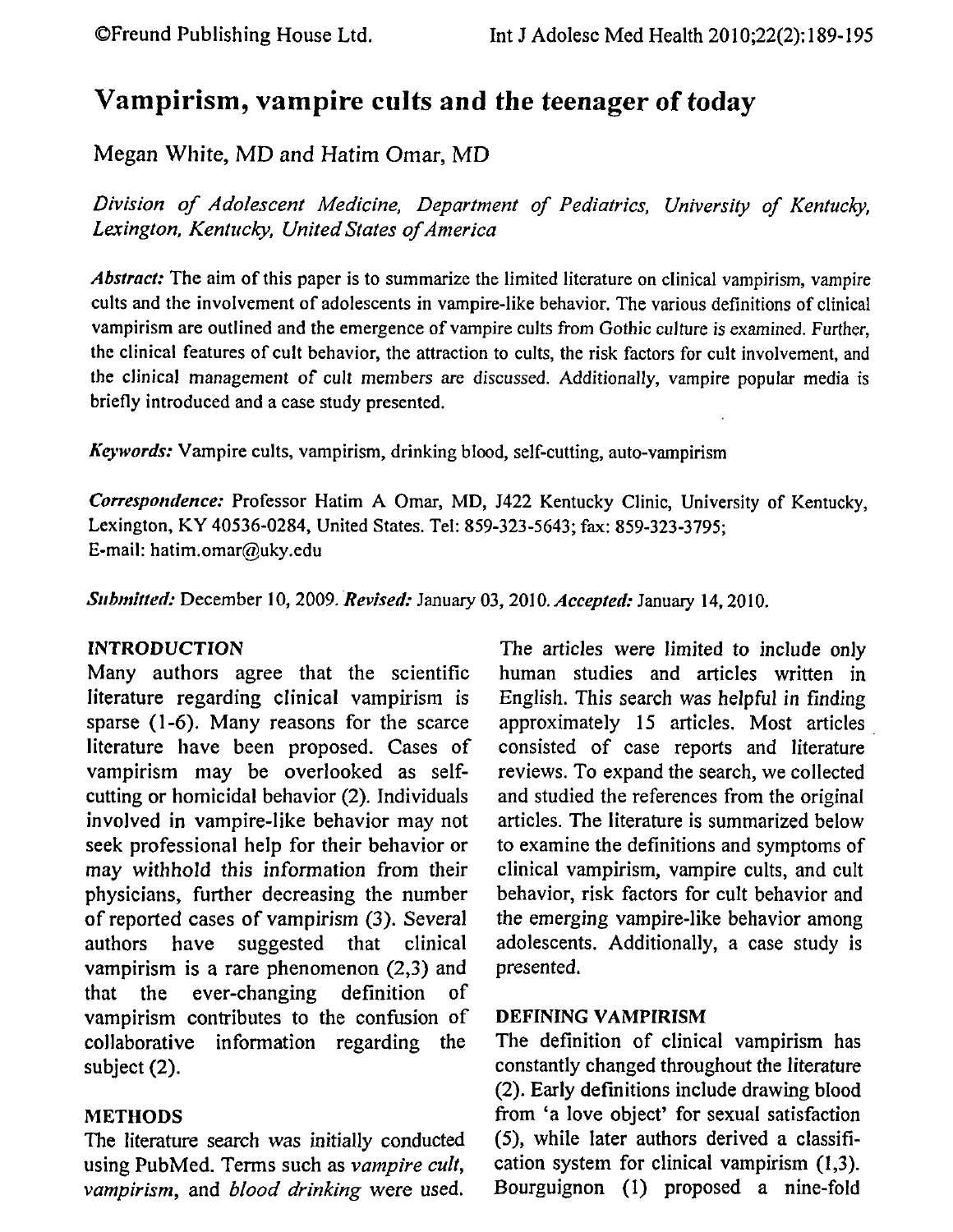classification system that was later modified by Prins (3,4) into a classification scheme based on four groups:

- Complete vampirism, which includes the
- ingestion of blood, necrophilia, and necrophagia
- Vampirism involving sexual excitement from touching or having intercourse with corpses without ingestion of blood or necrophagia
- Vampirism without the involvement of death (ie. blood ingestion of living donor)
- Auto-vampirism, or enjoyment from ingestion of blood from one's self. This fourth category is subdivided into:
	- o self-induced bleeding followed by ingestion
	- o voluntary bleeding and re-ingestion of blood
	- o auto-hemofetishism, which involves pleasure from viewing blood drawn into a syringe (related to intravenous drug use) (3).

After his experience with several personal patient cases, Hemphill (2) proposed an alternative definition for clinical vampirism. Here, vampirism is defined as a compulsive disorder where the ingestion of blood provides mental calm and relief (2). He describes vampirism as a separate clinical entity with three main symptoms:

- Compulsive blood-taking
- Uncertain identity
- Abnormal interest in death.

All of Hemphill's patients enjoyed the appearance and taste of blood from a young age, had increased unrest before blood ingestion, and felt a sense of calm after the sight and ingestion of blood. Each describes vivid dreams and preoccupation with the experience of death and each had an

unstable identity structure (2). His patients did not ingest blood for sexual pleasure; in fact, all were disinterested in sex entirely (2).

#### VAMPIRE CULTS

Emerging as an offshoot of the Gothic<br>movement of the 1980s. today's movement of the 1980s, today's contemporary Vampire subculture comprises individuals who claim to be "real vampires." Such individuals may engage in<br>vampire-like behavior, including only vampire-like behavior, emerging at night, sleeping in coffins, wearing fangs, and even blood sharing (6). It is thought such groups have emerged from role-playing games such as "Dungeons and Dragons," new age computer technology, and popular media (8). The image of the vampire has changed throughout history from the monstrous, living-dead vampire in Bram Stoker's *Dracula,* to the alluring, romantic, and compassionate vampire seen in Anne Rice's *Interview with the Vampire* (7,9,10) and in Stephenie Meyer's *Twilight* series (11). As such, more individuals are drawn to vampirism, thus perpetuating the emergence of vampire cults.

One of the most notorious vampire cults came to public attention in 1996 when four teenagers were charged with first-degree murder in the brutal beating and murder of two parents of one cult member. This group of western Kentucky teenagers called itself the "Vampire Clan" and comprised 30 to 40 members (8). The group initially engaged in complex games of hide-and-seek, based on the role-playing game *"Vampire, the Masquerade."* As such, they later named themselves the VAMPS for *"Victorian Age Masquerade Performance Society"* (8). As a new leader moved into the group, the games incorporated group sex, drug use, and violent acts veiled under the pretense of a performance group (8). The group engaged in ritualized occult behavior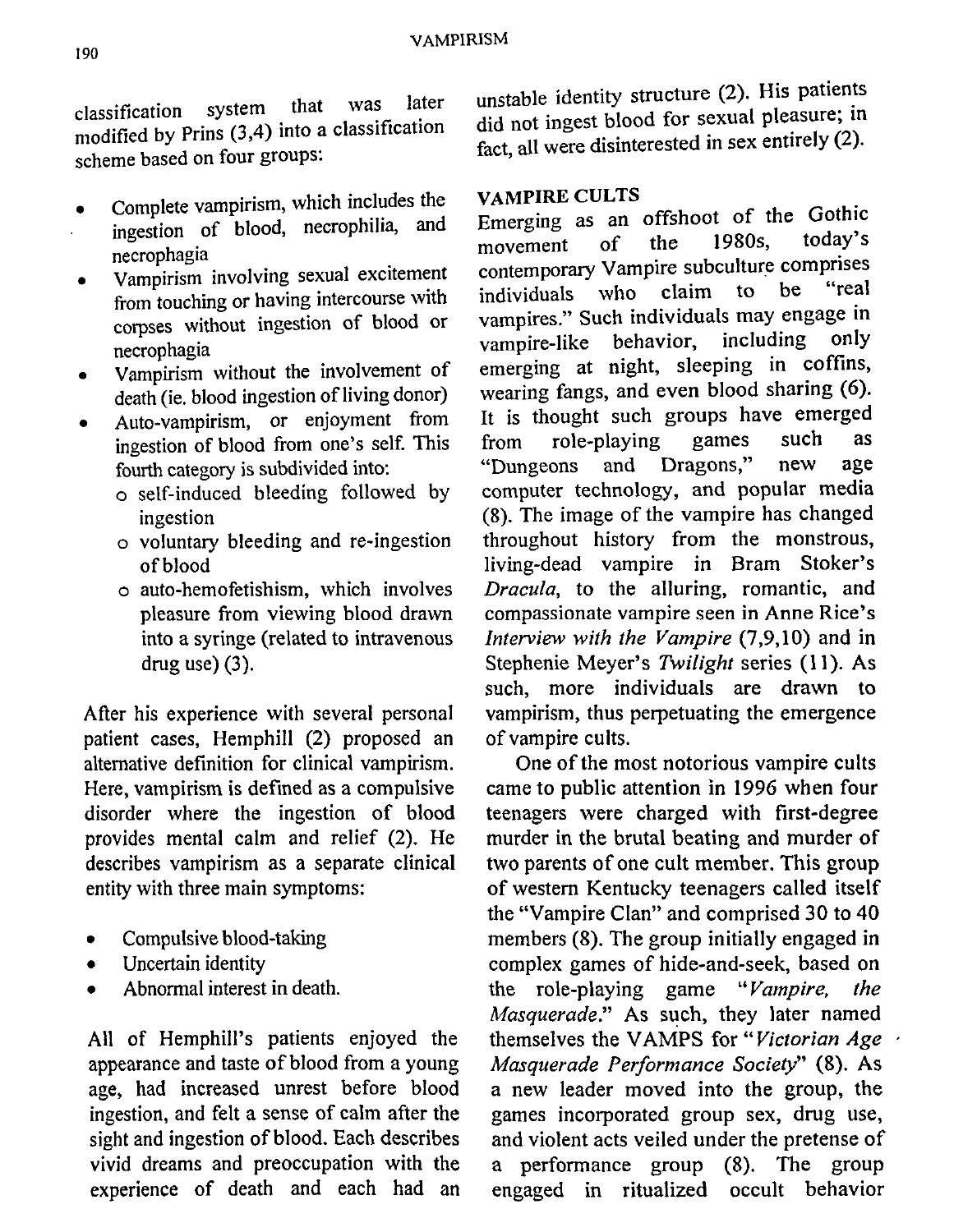involving an extensive "crossing over" initiation process. The leader of the group had a significant history of neglect, sexual abuse, and a dysfunctional family life; he later pled guilty for the murder of an initiate's parents (8). This teen later became the youngest person on death row in the United States (12).

#### RISK FACTORS FOR CULT BEHAVIOR

Many studies have been performed to assess why individuals are drawn to cults (13-16). Essentially, the factors that contribute to cult attraction are multifaceted but generally involve psychological deficits that are compensated for by cult involvement. Many individuals who are drawn to cults have a dysfunctional family life with ineffective parents, resulting in poor interpersonal skills and potential development of an attachment disorder (8, 13, 14). Additionally, cult members may have a history of abuse or neglect, low selfesteem, and a lack of close friends (8). Several personality disorders, including schizotypal, anti-social, and dependent personality disorders, have been found in vampire cult members (8).

Other transient risk factors have also been identified as contributing to an individual's risk for engaging in cult activity. Individuals who have recently moved, changed occupations, recently lost a romantic relationship, or are in a transitional life phase are at higher risk (13). Furthermore, individuals who find work trivial and education meaningless, who have recently shunned religion, and who have an inconsistent or absent social life are also at higher risk for engaging in cult behavior (13). Many of these factors are common throughout adolescence, therefore increasing the risk of cult behavior in teenagers. Furthermore, adolescents are naturally searching for identity

and social bonding, making them increasingly likely to seek out cult membership.

## ATTRACTION TO CULTS AND CLINICAL FEATURES

Many individuals with the aforementioned risk factors develop feelings of alienation,<br>meaninglessness, powerlessness, and meaninglessness, powerlessness, and demoralization. Joining a cult alleviates many of these feelings and provides a sense of belonging, identity, and self-esteem (15, 17). A cult provides structure, communal support, clear expectations and direction, unequivocal belonging, and even a source of shelter (15). For adolescents particularly, practicing cult behavior is a form of rebellion and a source for relief from boredom (17). Deviant behavior can therefore be the answer to many problems faced by individuals with a dysfunctional family history and poor emotional resilience (14). The solace found within a cult is positively reinforcing, thereby motivating further involvement (17).

Cults like vampire and satanic cults frequently involve the cultivation and ingestion of blood, often as part of initiation rituals (8). Ingestion of blood may serve as an intimate interpersonal communication for individuals who would otherwise lack such experiences (8). Furthermore, many members of the vampire culture believe that blood is a source of power that can increase strength, immunity, and prolong life (8). Collecting blood from another person (or animal) can be a sign of power, thus alleviating previous feelings of powerlessness and low self-esteem (13).

Individuals involved in cult behavior may share several visible behavioral changes. After joining a cult, a sudden change in value system may be noted along with affect blunting and a decrease in cognitive flexibility (18). Tolerance of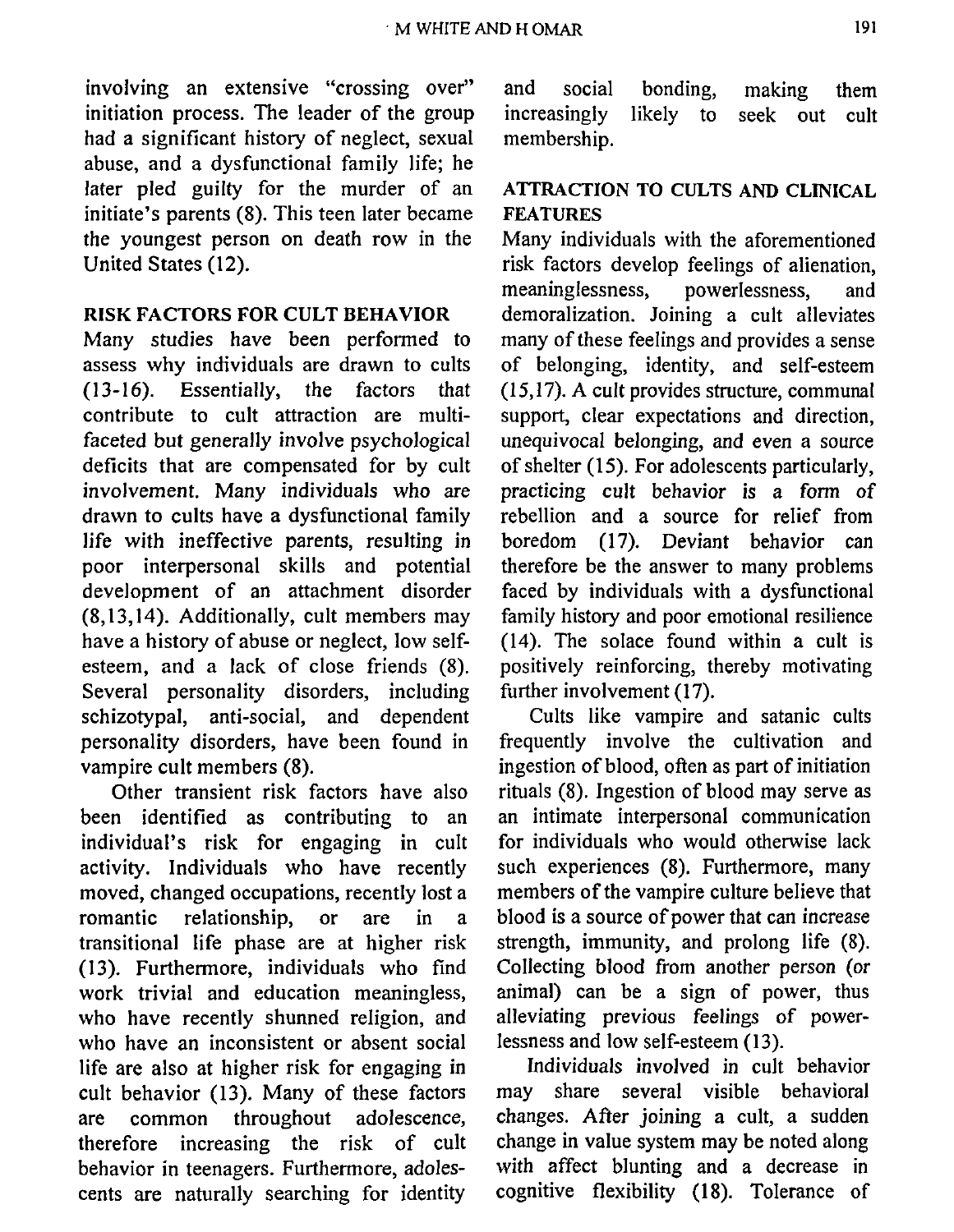other opinions and value systems may decline (15). Members may reject their friends and family, past religion and all educational systems or opportunities for personal growth (15). Physical changes such as weight loss, deterioration in appearance, and 'mask-like' facial expression can also be seen (18). Individuals may also demonstrate certain psychopathologies such as dissociation, obsessive thought, delusional thinking, and hallucinations (18). Furthermore, cult members may respond with a seemingly programmed discourse, often repeating messages chanted within the cult (15). It is important for clinicians to be aware of cult behavior to aid in the early identification and treatment of cult members and consequent psychopathology.

#### CLINICAL MANAGEMENT

Several authors agree that there are three key aspects to the clinical management of cult behavior: prevention, early detection and treatment (8,13,19). Ideally, it is important to prevent access to cults and to prevent the risks associated with cult involvement. A focus toward family bonding and prevention of neglect and abuse is key  $(8, 13)$ . Accordingly, the early detection of such neglect and abuse situations is essential in preventing the emotional deficits and personality disorders seen among cult members (8, 13).

If prevention and early detection fail, an individual may require clinical treatment and intervention. Initially it is important to assess whether the individual requires medical intervention. Hospitalization may be necessary for patients with unstable selfdestructive tendencies, and medications may be used to treat underlying disorders such as depression  $(8, 13, 19)$ . A comprehensive assessment must be made to, rule out neglect and abuse. All current and past neglect and abuse situations must be well

documented and appropriately reported (8,13) as many of these cases require future legal involvement. Treatment should be aimed at addressing the core problems contributing to cult membership (8.13). Therapy should be pursued with a specialist in the treatment of cult behavior. As secrecy is often required within the cult, it may take several sessions before the member is able to reveal details of their cult involvement (19). It is essential to ascertain when membership began as traumatic events can often trigger participation in cult activity (19).

Family involvement is critical for the treatment of adolescent cult members. Education regarding cult indoctrination and the dynamics of cult behavior is important for family members to understand the behaviors of their child (8,13). It is recommended that family members seek individual counseling from a specialist in order to learn how to relate to their child and to deal with their individual feelings (8,13). Furthermore, as a dysfunctional family is a risk factor for cult membership, family counseling is often needed to address the core issues leading to the emotional deficits ofthe cult member (8,13).

#### **POPULAR MEDIA**

For what scarce literature is available on clinical vampirism and vampire cults, even less is available regarding modem vampire cults and the adolescent involvement in such cults. Consequently, much information regarding modem vampirism resides within the popular media.

Many societies, books, films, magazines, and websites are dedicated to vampire culture. Groups such as the *"Dracula Society"* are dedicated· to the study of vampire literature, film, and theatre and specify that they are not involved in any occult behavior (20). Other groups such as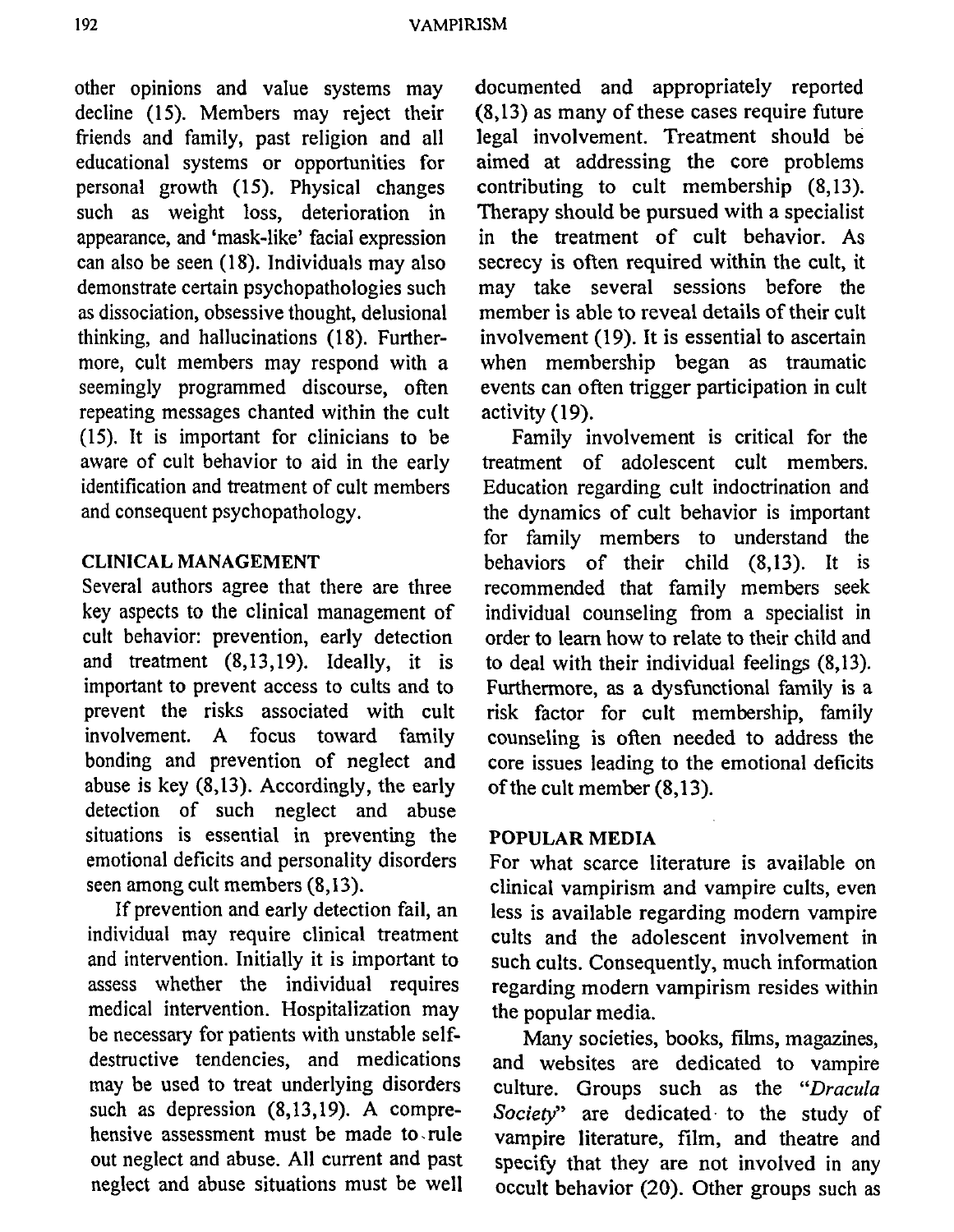M WHITE AND H OMAR 193

the *"London Vampyre Group"* include the study of literature, film, and theatre but also incorporate gothic and alternative genres (21). Here, there is more emphasis on emulating the vampire in dress and action. There are pages of website links for the purchase of vampire clothing, custom-made fangs, and even coffin sleeping bags (21). Other media sources such as *Bite Me*  magazine contain similar information to the *"London Vampire Group"* website (22) and are published specifically for the vampire community.

Additional websites are dedicated to self-professed vampires and individuals who want to learn more about contemporary "living vampires" (23). The *"Vampire Realm of Darkness"* website serves as a forum for posting questions and answers about vampire behaviors. Here, one can find information on everything from the different types of vampires to the best locations to make an incision for blood collection and consumption (23). To ascertain the precise effect of these information sources is difficult, but there certainly is no limit to the amount of information (and misinformation) available. More research is needed to assess how these sorts of media influence affect individual vampirism behavior and modern vampire cults.

#### CASE **STUDY**

In a Kentucky adolescent medicine clinic, a 15-year-old white teenage male with no past medical or psychiatric history was referred for "self cutting behavior" observed at school. He was sent to the school nurse where multiple lacerations at various stages of healing were noted. When questioned about this behavior, he stated that he is "addicted to blood." He stated that he has been licking scabs and other wounds since he was a child and that he has always

"liked the taste of blood." He endorsed intentional cutting for the past 1-2 years to be able to drink his own blood. He stated that "everyone is making such a big deal out of this, but it is not a big deal. It's not like I want to kill myself." He denied any emotional relief from cutting, denied changes in mood, sleep, appetite, or energy level, denied suicidal or homicidal ideation. He endorsed the daily abuse of Adderall, Xanax, Klonopin, marijuana, and nicotine.

He denied any association with a vampire group and stated that his friends and his girlfriend knew about his behavior, but thought it was 'weird' and did not participate in similar behavior. He denied having problems with his family other than their "overreaction" to his self-cutting and denied a past history of neglect or abuse.

He was well appearing, was dressed in a tom graphic t-shirt, dark fitted jeans, studded belt, and wore his hair partially covering his face. He was moderately cooperative with the interview but remained very guarded with a constricted affect. No signs of hallucinations, illusions, or psychosis. He was linear and goal-directed throughout the interview.

The goal of the first interview was to gain rapport. No further testing was performed at this visit and he was scheduled for an appointment with a clinical psychologist. He did not keep his follow up appointment and has not returned to the clinic to date.

Two other patients with similar 'blood cravings' have been seen by physicians at the same adolescent medicine clinic, but all patients deny any involvement in vampire groups or cult behavior.

#### DISCUSSION

Clearly there has been a growing global vampire community over the past two decades. With the advancements in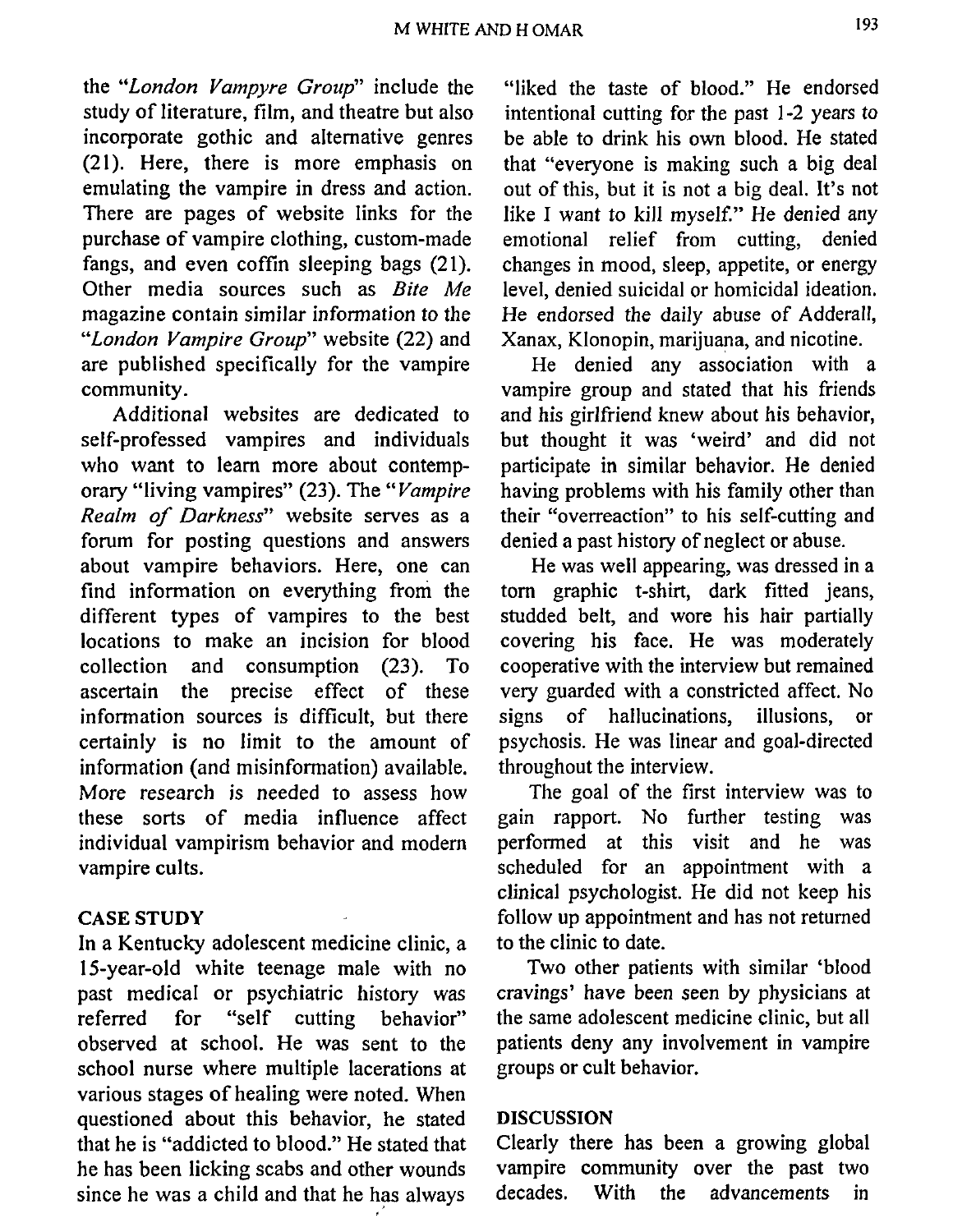194 VAMPIRISM

communication and computer technology, it is easier for individuals with similar unusual practices to connect and form more structured groups. On initial investigation, it appears that the adult vampire groups such as the *"Dracula Society"* (20) tend to focus more on the history and literature of the vampire, whereas groups made of younger individuals seem to be more involved in occult behavior (23). As adolescents are naturally searching for an identity, such online communities may play a more influential role in teenage development; however, more research is needed to support these claims.

Furthemiore, once adolescents become part of a cult, it is possible for them to be involved in extreme behavior (17) that may even involve necrophagia. Secondary to their inability for abstract thinking, adolescents are unable to comprehend the consequences of their behavior. Therefore, adolescents constantly test limitations and rules while searching for their identity. Consequently, adolescence is potentially a highly dangerous time for vampire-like behavior and for cult involvement. Given the scarcity of research on modem adolescent vampire cults, more research is needed to identify and study the reality of the presently occurring occult behaviors amongst teenagers.

Additionally, it should be considered that clinical vampirism as defined by Hemphill (2) is a separate clinical entity that differs from the behaviors found amongst vampire cult members. Although both groups of individuals may display selfcutting behaviors and involve the ingestion of blood, the etiology of the behavior may differ. The individual presented in the case above falls into the definition of the subclass 'auto-vampirism' (3), as well as the definition of vampirism presented by Hemphill (2), but does not display cult-like

behavior. Although the motivation for his behavior is not entirely understood, the fact that two other patients in the area display similar behavior may suggest blood ingestion as an emerging behavior and possible acceptable coping strategy amongst the modem adolescent community. Therefore, it would not suffice to say that vampire cults comprise members with clinical vampirism. Instead, these cases should be viewed as separate conditions and must be researched as such.

### **REFERENCES**

- 1. Bourguignon A. Vampirism and autovampirism. In: Schlesinger LB, Revitch E, eds. Sexual dynamics of anti-social behavior. Springfield, IL: Charles C Thomas, 1983:278-301.
- 2. Hemphill RE, Zabow T. Clinical vampirism. A presentation of 3 cases and re-evaluation of Haigh, the acidbath murderer. S Afr Med J 1983;63: 278-81.
- 3. Prins H. Vampirism--a clinical condition. Psychiatry 1985; 146:666-8.
- 4. Prins H. Vampirism-legendary or clinical phenomenon? Med Sci Law 1984;24:283-93.
- 5. Vanden Bergh RL, Kelly JF. Vampirism: A review with new observations. Arch Gen Psychiatry 1964;11:543-7.
- 6. Halevy A, Levi Y, Shnaker A, Orda, R. Auto-vampirism-an unusual cause of anemia. J R Soc Med 1989;82:630-1.
- 7. Keyworth, D. The socio-religious beliefs and nature of the contemporary vampire subculture. J Contemporary Religion 2002; 17:355-70.
- 8. Miller TW, Veltkamp LJ, Kraus RF, Lane T, Heister T. An adolescent vampire cult in rural America: clinical issues and case study. Child Psychiatr Hum Dev 1999;29:209-19.